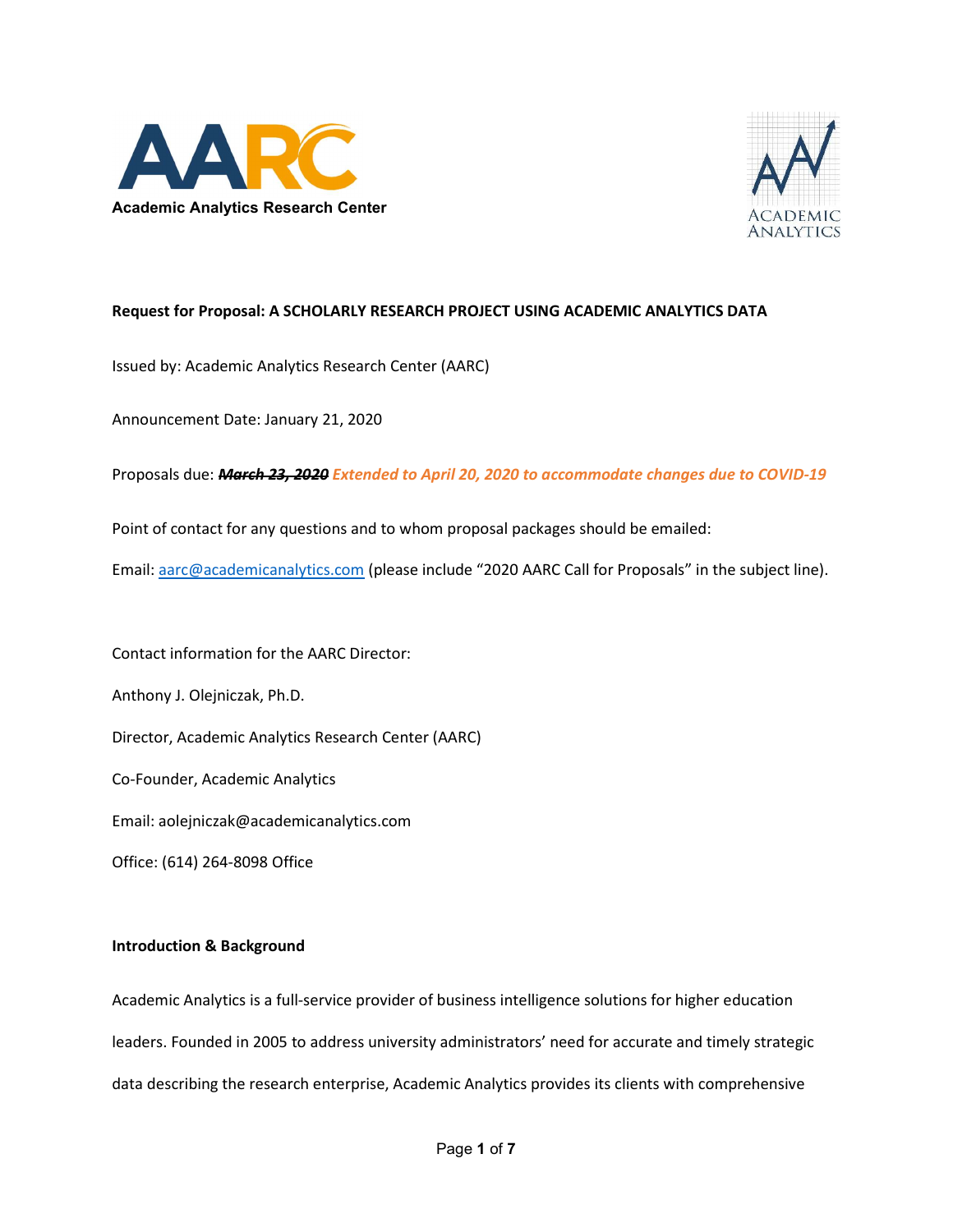data on faculty research activity, solutions drawn from nuanced analyses of individual scholarly disciplines, and custom comparisons at the institutional, department, program, and individual faculty member levels.

The Academic Analytics database includes information on over 225,000 faculty members associated with more than 9,900 Ph.D. programs and 11,000 departments at 438 universities in the United States. The data reflect scholarly activity and include the following data elements:

- Faculty lists for Ph.D. programs (beginning Fall 2009 Spring 2010 academic year)
- Faculty lists for academic departments (beginning Fall 2009 Spring 2010 academic year)
- Journal article publications (beginning 2004)
- Conference proceedings (beginning 2004)
- Citations to articles and proceedings (beginning 2004)
- Books (beginning 2003)
- Chapters in edited volumes (beginning 2003)
- Federal research grants, including dollars won (beginning 2005)
- Honorific awards (starting dates vary by award)
- Clinical trials (beginning 1976)
- USPTO patents (beginning 1976)
- Gender (inferred using first and middle name frequencies)

The database contains records describing each faculty member include name, professorial rank, faculty Ph.D. program and department affiliation(s), terminal degree (e.g., Ph.D., M.F.A., M.B.A., etc.), date of terminal degree, terminal degree granting institution, Academic Analytics Unique Identifier (AAUID), and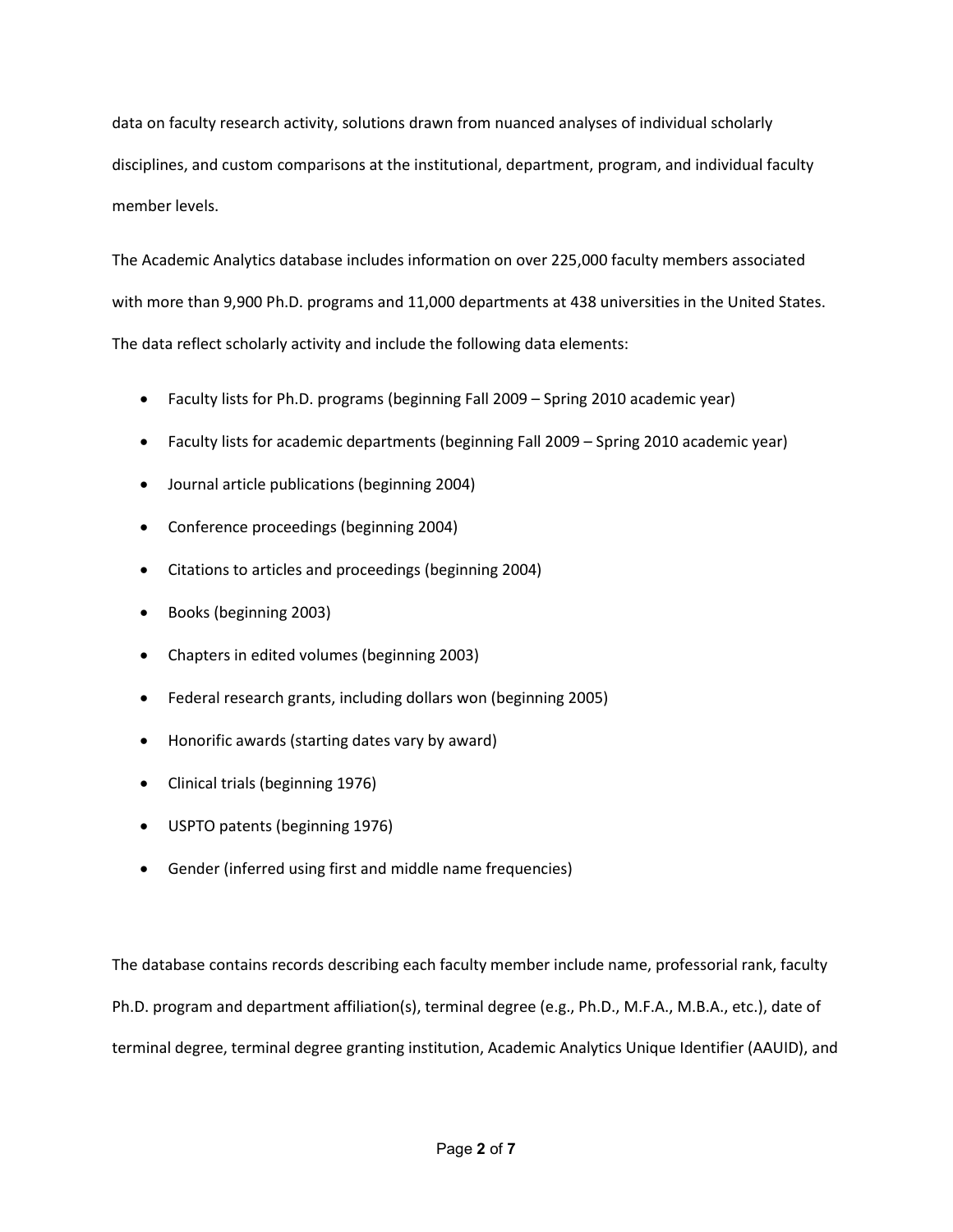institution-level ID or ORCID ID (where available). Programs and departments are classified into 171 scholarly disciplines based on National Center for Education Statistics CIP code classifications.

The Academic Analytics Research Center, a research arm of Academic Analytics, aims to deploy the Academic Analytics data as a resource for higher education research professionals and scientometric studies by qualified scholars working on pressing questions related to this area of research.

Example research projects we have supported previously:

 Example 1 Using the Academic Analytics database to uncover and understand differing behaviors of faculty researchers based on gender.

 Example 2 Using the Academic Analytics database to explore institutional hiring practices and patterns of graduate student hiring based on institutional origin of Ph.D.

 Example 3 Using the Academic Analytics database to document disparities in the conferral of professional honors and awards.

 Example 4 Using the Academic Analytics database in conjunction with warehoused institutional data to trace the trajectory of faculty lifetime research activity within contrasting disciplines at a single university.

The objective of this Request for Proposal is to locate scholars who will provide significant and publishable research projects using the Academic Analytics data, and to support those scholars with data at no cost. Criteria which will form the basis of our award decision are more fully described in the Evaluation Factors section below.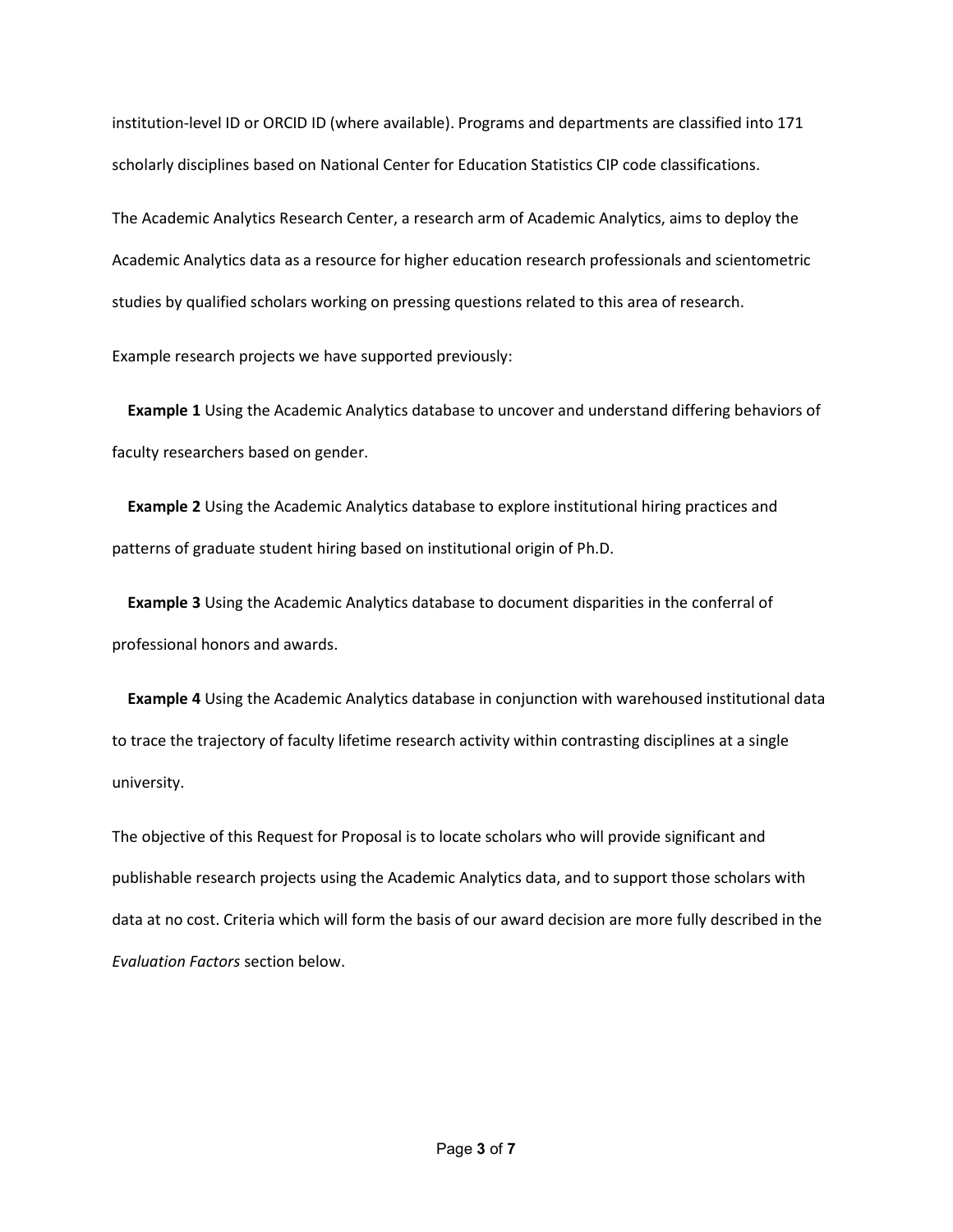### Submission Guidelines & Requirements

The following submission guidelines and requirements apply to this Request for Proposal:

Only qualified university researchers (e.g., faculty members, institutional research offices) with prior experience executing research projects and disseminating results in scholarly journals and at professional conferences should submit proposals. Graduate student proposals will be considered, but a faculty member must submit the proposal on their behalf and act as the responsible party to oversee the execution of the project.

Researchers wishing to submit a proposal must email all materials to aarc@academicanalytics.com no later than March 23, 2020 (Extended to April 20, 2020 to accommodate changes due to COVID-19) for full consideration. Please include "2020 AARC Call for Proposals" in the subject line.

Materials submitted must include:

- 1. The full CV and institutional e-mail address for each investigator on the project.
- 2. A completed "Research Request Questionnaire" (https://academicanalytics.com/wpcontent/uploads/2020/01/2020.01.20.AARC-Research-Request-Form.pdf).
- 3. PDF versions of any relevant publications the researcher has authored.
- 4. A proposed timetable describing the planned schedule for the project, from the receipt of the data to dissemination (submission to a journal, presentation at a conference, policy white paper presentation, etc.).
- 5. Any other documents or materials the researcher deems relevant to their proposal application.

Proposals must be received prior to Monday, March 23, 2020 (Extended to April 20, 2020 to

accommodate changes due to COVID-19) to be considered.

Proposals remain valid for a period of 120 days.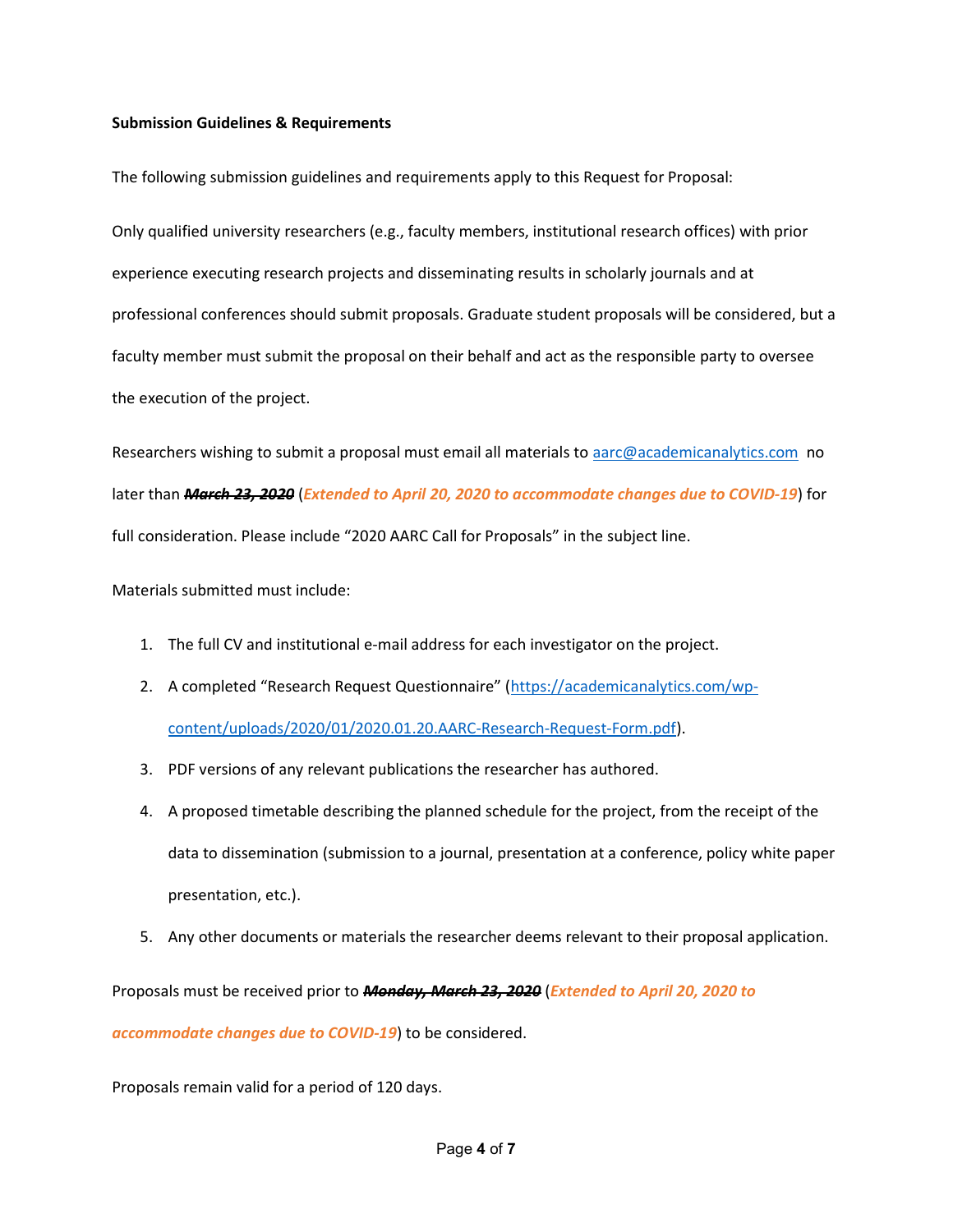Academic Analytics anticipates supporting at least two proposals.

#### Privacy and Data Security

All researchers must use the email address of their employing institution to communicate with AARC and in all communications pertaining to the data acquired to perform the project.

Researchers must agree that individual faculty member names will not be published nor deposited into a data repository. Should such a need arise, Academic Analytics will work with the researchers to prepare a sufficiently anonymized version of the dataset to satisfy data availability requirements while also protecting the privacy of the individuals named in the database.

Upon termination of the agreement between Academic Analytics and the researcher, or completion of the project and/or publication of results, the selected researcher shall provide to Academic Analytics written notice verifying that the data files provided to the researcher under this agreement have been removed from storage devices and destroyed.

Academic Analytics will not require the researcher to provide advance copies of manuscripts or presentations, but copies of all published or otherwise completed works (e.g., published papers, podium presentation abstracts) must be sent to Academic Analytics upon acceptance of the final draft by the publisher or governing society of the conference where presented (insofar as publisher copyright policies allow).

Researchers selected to receive access to our data must be willing to participate in a 60 minute webinar to describe their research and results at the completion of their project. The audience will consist of invited researchers and university administrators, as well as employees of Academic Analytics.

Researchers selected to receive access to our data must sign a data sharing agreement acknowledging our data sharing and privacy policies.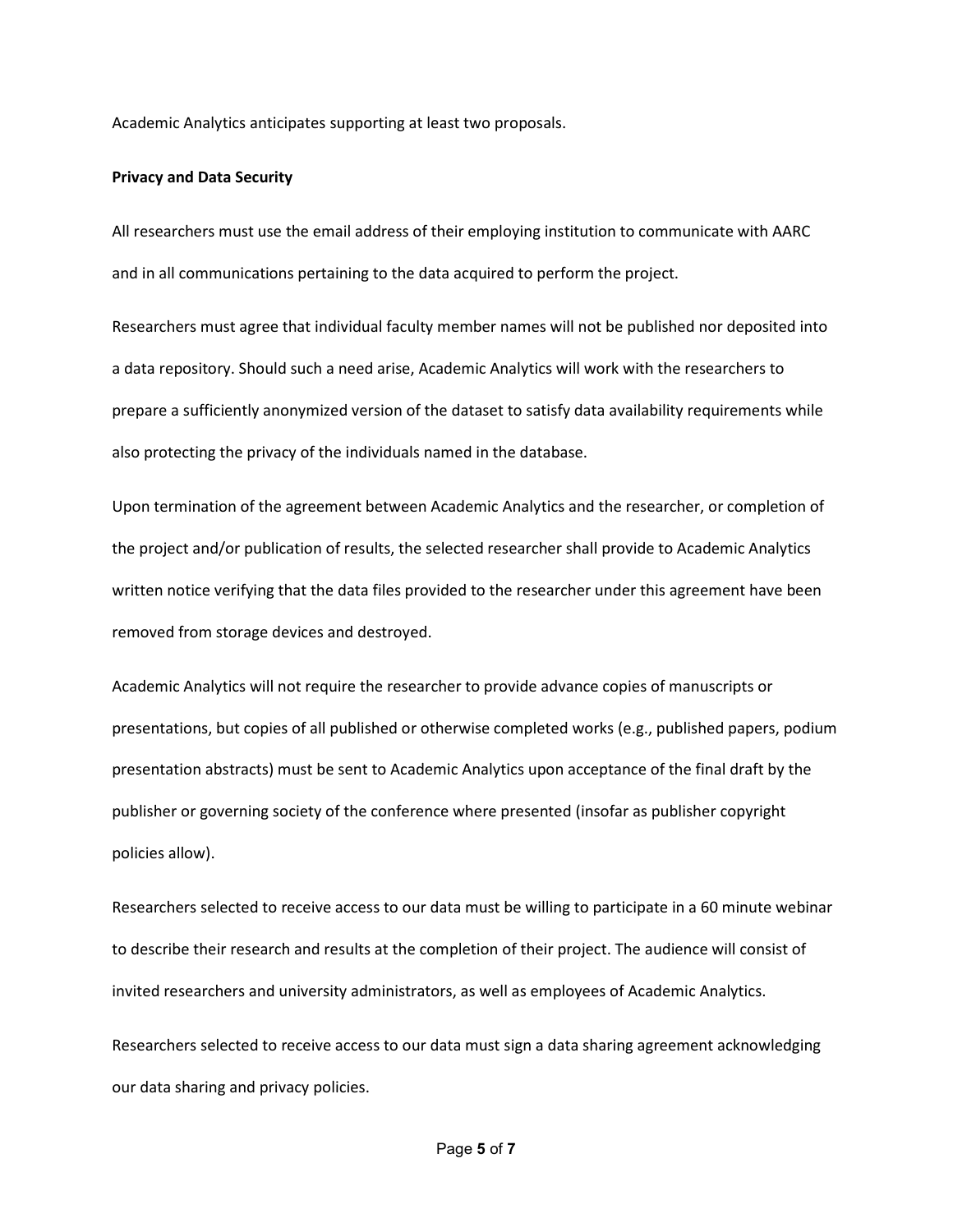### RFP & Project Timelines

The Request for Proposal timeline is as follows:

- Request for Proposal Issuance: January 21, 2020.
- All proposals must be received by: March 23, 2020. Extended to April 20, 2020 to accommodate changes due to COVID-19
- Selection of winning proposals and notification to unsuccessful proposals: by the end of April, 2020. All applicants will receive a notification about the final status of their proposal, whether selected or not.

## Data Attribution

Researchers whose proposals are supported must include mention of the Academic Analytics data in the relevant sections of their published works, including, e.g., conference abstracts and the materials and methods and acknowledgements section of their published articles.

### Evaluation Factors

Academic Analytics Research Center will rate proposals based on the following factors:

- Responsiveness to the requirements set forth in this Request for Proposal
- Relevant past performance and experience of the applicant
- Samples of relevant work provided